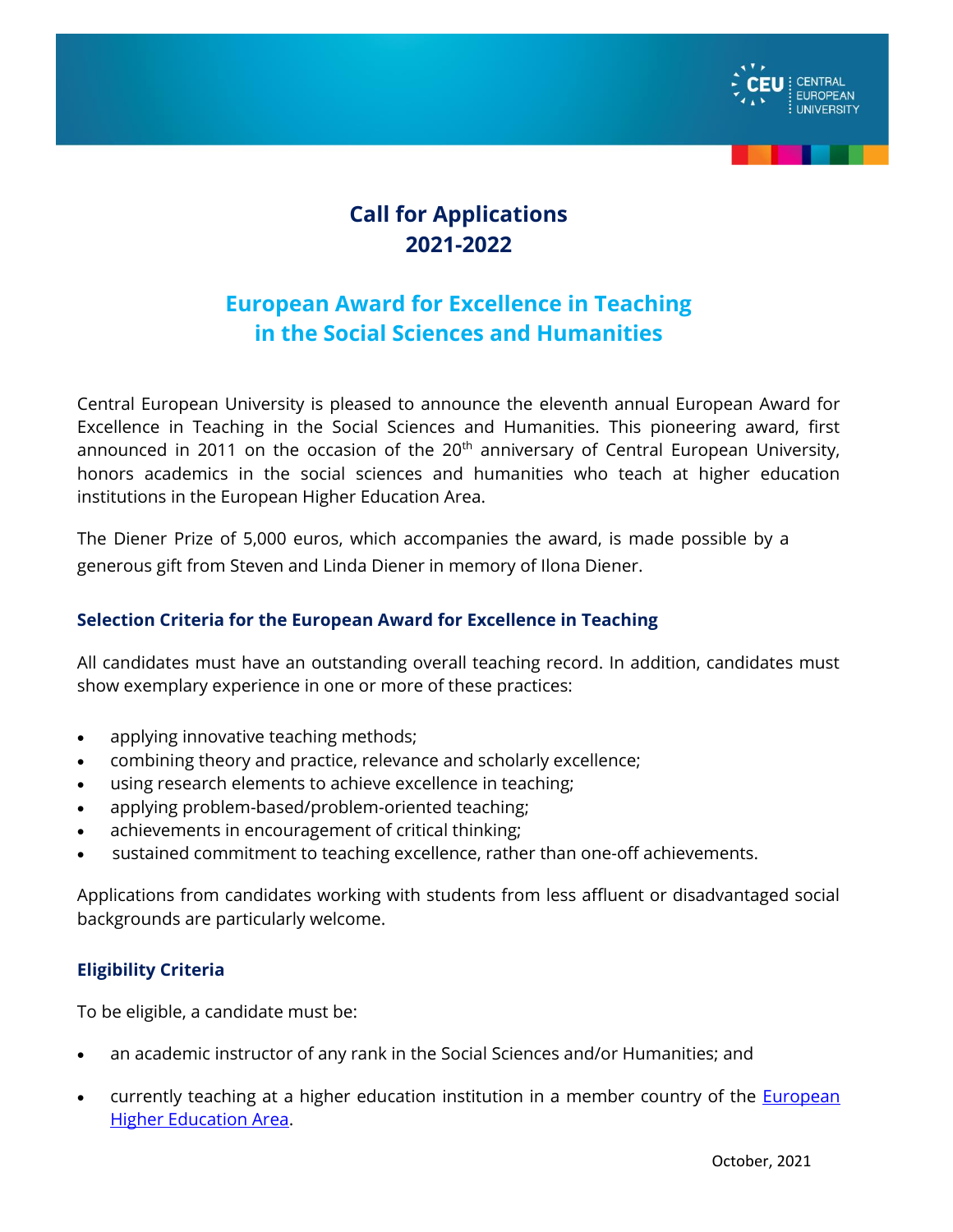

Current and former faculty members of Central European University are not eligible.

Candidates considered in previous years are welcome to reapply and are encouraged to do so after gaining additional experiences that would make their application more competitive.

## **How to Apply**

### **Recommend a Candidate**

Students, Alumni, Faculty Colleagues, and Institutional Leaders are invited to submit a brief Recommendation Form. Please consider recommending your best professor or a colleague whose teaching you believe is outstanding.

Recommendations must be submitted using the [Recommendation Form.](https://forms.office.com/Pages/ResponsePage.aspx?id=E1nE2VN24kuSC72wOGOBhJbQDGNBbX9EhW0l22m-ZbtUQVJaSFdRRUwyTjFQTFROVFNCUjYzNlpBNS4u) We will contact your candidate and invite them to submit a full application. No further action is required on your part.

**Deadline to submit a Short Recommendation Form: December 15, 2021.** 

#### **Faculty Members Please Apply:**

Individual faculty members are strongly encouraged to apply directly to CEU for consideration for the European Award for Excellence in Teaching in the Social Sciences and Humanities. Application materials should be sent to [TeachingAward@ceu.edu](mailto:TeachingAward@ceu.edu) **Deadline to submit full Applications: January 31, 2022.**

### **Application and Selection Process**

All evidence in support of the applications should be submitted to Central European University, Center for Teaching and Learning, [TeachingAward@ceu.edu](mailto:TeachingAward@ceu.edu) and will be collected in two stages:

#### First stage

In the first stage, faculty members wishing to apply must submit the following documents no later than **January 31, 2022**. Incomplete submissions will not be considered. All submitted documents must be in English.

- A detailed personal statement written by the candidate about their teaching, including concrete examples of what they have accomplished or learned in their teaching, their approaches to teaching or philosophy of teaching, and a discussion of what their goals are for their teaching in the future (1500 - 2000 words);
- the candidate's curriculum vitae (or resume) and candidate's contact information;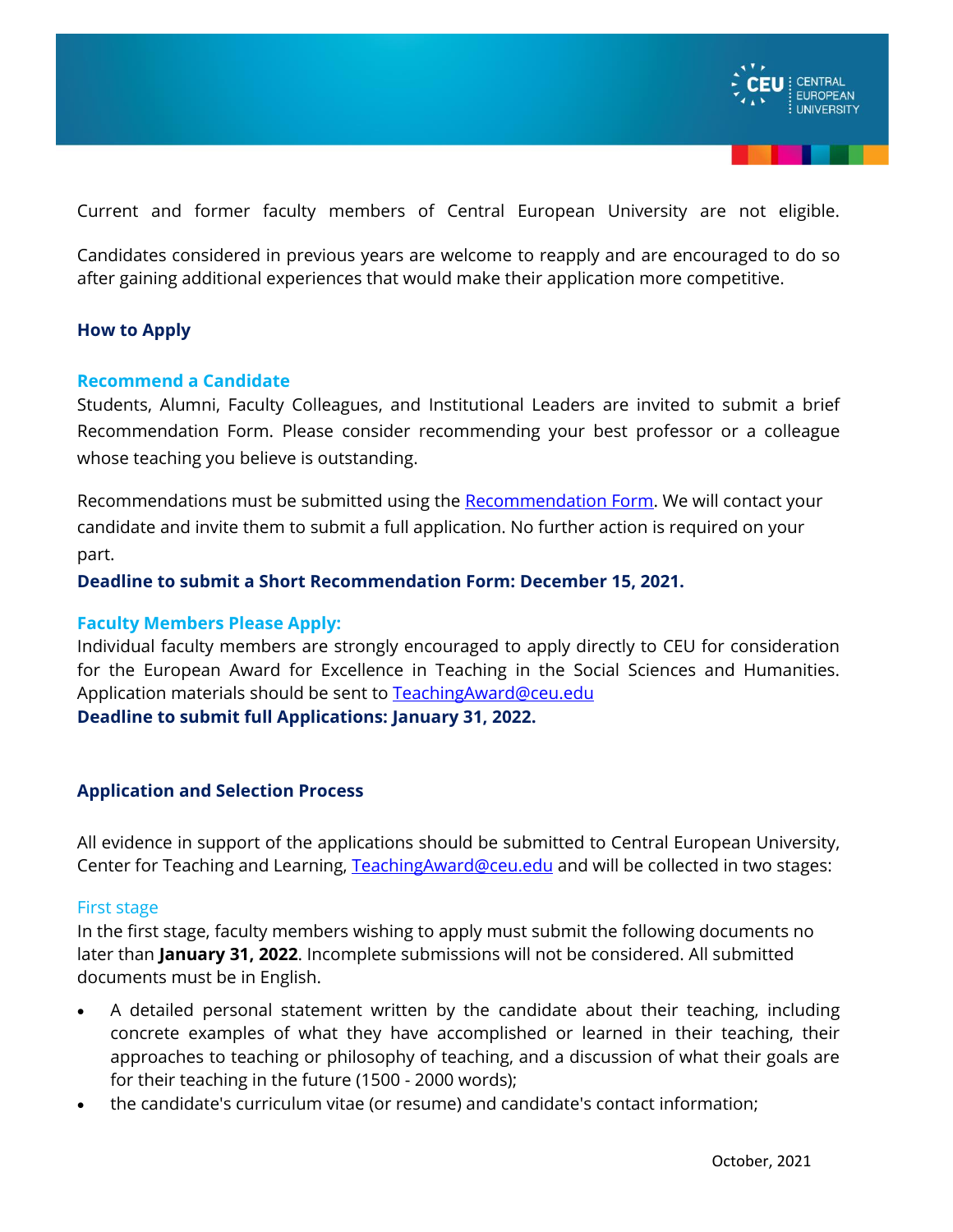

- two letters of support: one from a colleague who is familiar with the candidate's teaching record; and one from a former student (letters from former students should describe the teacher's influence on them);
- contact information for the higher education institution, including the relevant person in the institution's press office.

## Second stage

In the second stage of the selection process, the CEU Center for Teaching and Learning will contact selected candidates and the higher education institution where they teach to obtain additional information in support of the application (expected in the second half of March 2022).

Additional supporting evidence requested in the second stage may include:

- Course syllabi and a brief discussion of concrete examples of your teaching approaches, including specific teaching lessons, student assignments, and other teaching and learning activities;
- formal teaching performance documents such as internal evaluation reports (in the case of candidates whose institutions conduct such evaluations);
- a written or electronic teaching portfolio demonstrating your teaching and its corresponding impact on student learning;
- additional testimonials from former and/or current students, colleagues, university administrators, or others who have first-hand knowledge of the candidate's teaching achievements.

PLEASE NOTE: These or other additional materials should NOT be submitted during the first stage of the application process. Candidates will receive a written request for any additional materials, if required.

The selection process is coordinated by the CEU Center for Teaching and Learning. The selection committee is comprised of distinguished international faculty and higher education leaders.

# **Timeframe**

- Applications for the European Award for Excellence in Teaching in the Social Sciences and Humanities will be accepted until **January 31, 2022.** Applications should be sent electronically to: [TeachingAward@ceu.edu.](mailto:TeachingAward@ceu.edu) The selection process will be completed by the end of June, 2022. The award competition is intended to be conducted annually.
- The CEU Center for Teaching and Learning will send an email to acknowledge receipt of the application within two weeks of the submission.